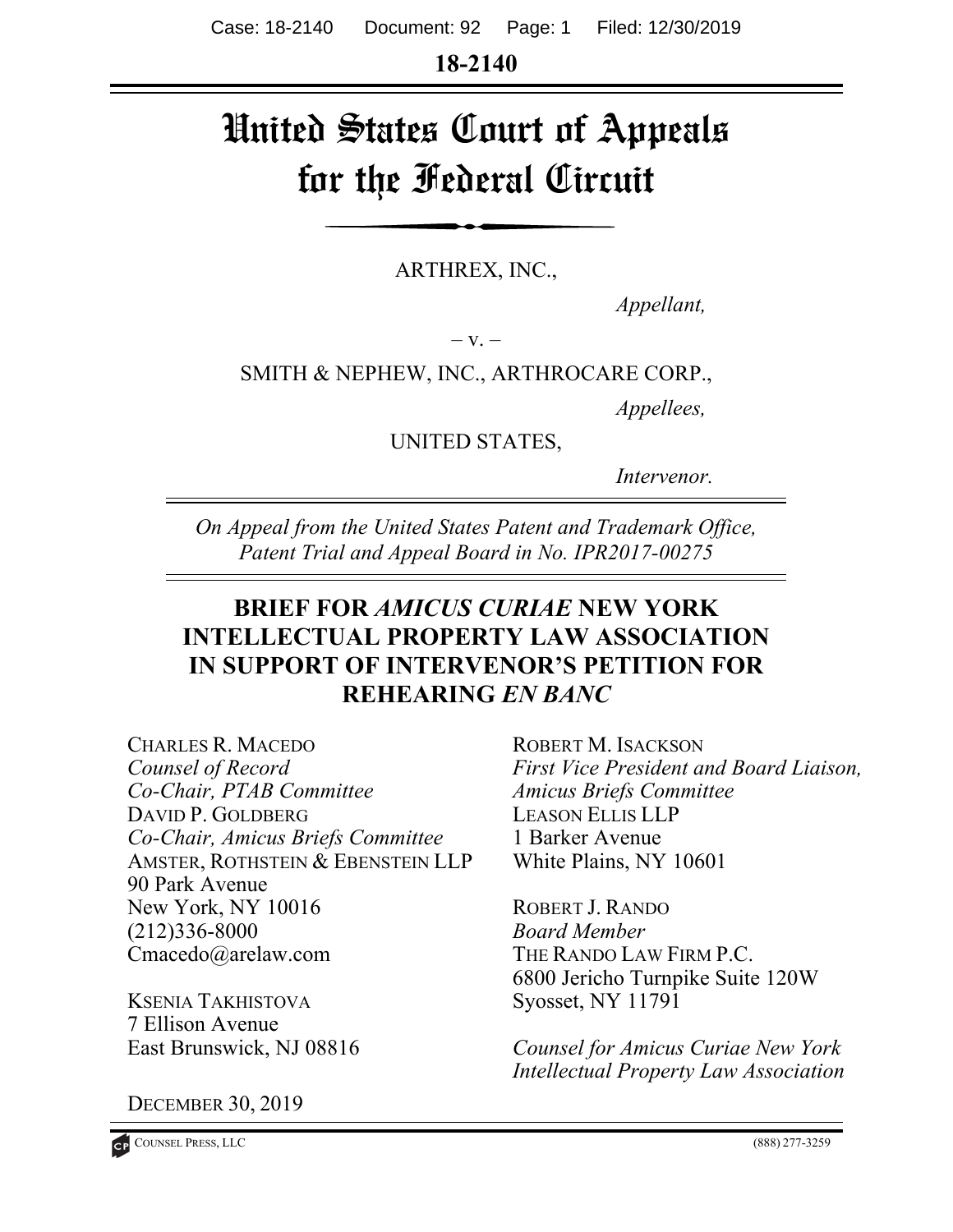#### **UNITED STATES COURT OF APPEALS FOR THE FEDERAL CIRCUIT**

### ARTHREX, INC. v. SMITH & NEPHEW, INC. No. 2018-2140

## **CERTIFICATE OF INTEREST**

Pursuant to Federal Circuit Rules 29 and 47.4, counsel for *amicus curiae* New York Intellectual Property Law Association certifies the following:

1. The full names of every party or *amicus* represented by me are:

New York Intellectual Property Law Association

2. The name of the real party in interest (if the party named in the caption is not the real party in interest) represented by me is:

New York Intellectual Property Law Association

3. All parent corporations and any publicly held companies that own 10 percent or more of the stock of the party or *amicus curiae* represented by me are:

Not applicable

4. The names of all law firms and the partners or associates that appeared for any of the parties or *amicus* now represented by me in trial court or agency or are expected to appear in this Court are:

AMSTER, ROTHSTEIN & EBENSTEIN LLP: Charles R. Macedo; David P. Goldberg

LEASON ELLIS LLP: Robert M. Isackson

THE RANDO LAW FIRM P.C.: Robert J. Rando

Ksenia Takhistova

5. The title and number of any case known to counsel to be pending in this or any other court or agency that will directly affect or be directly affected by this court's decision in the pending appeal are: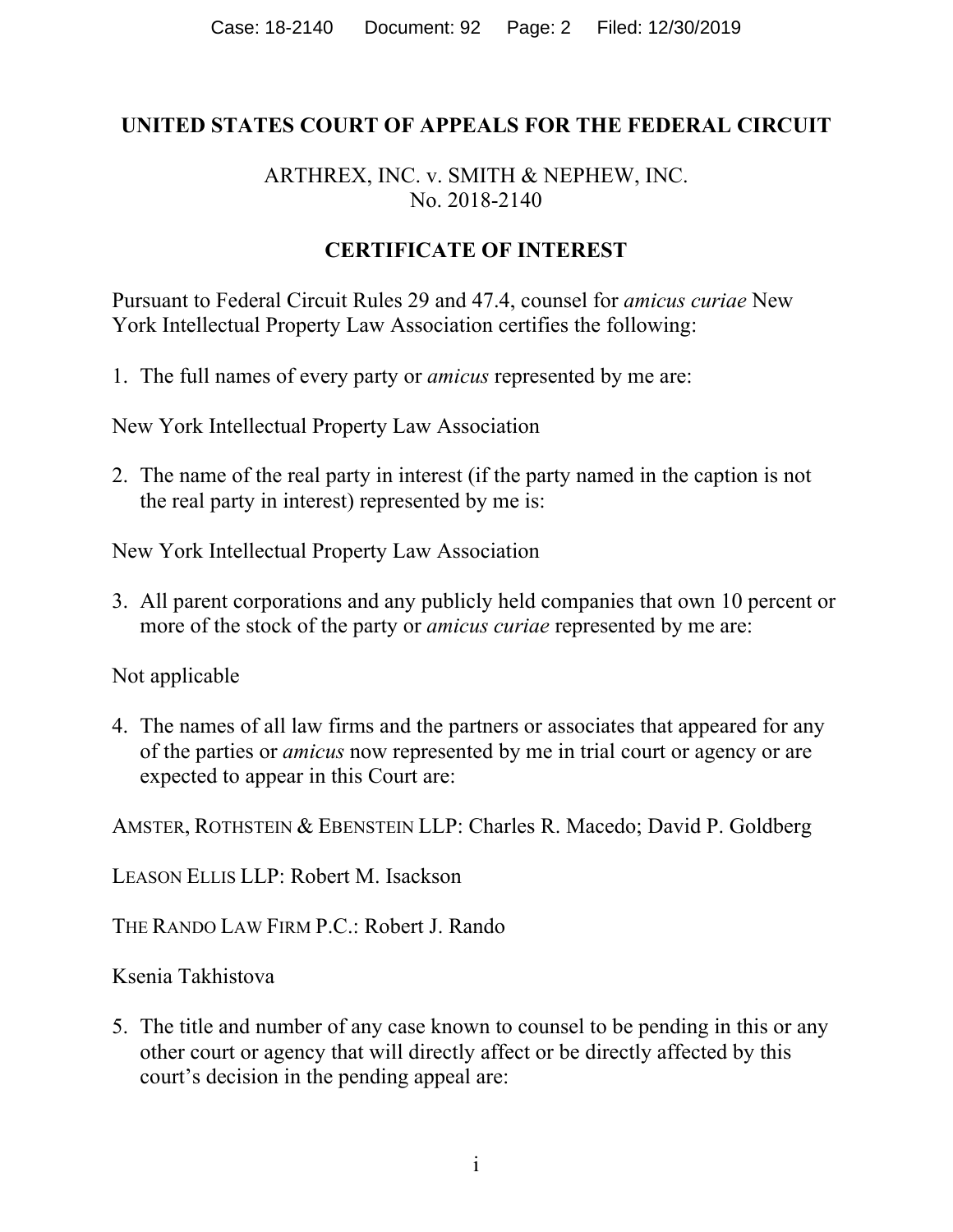*Uniloc 2017 LLC v. Facebook, Inc.*, No. 18-2251 (Fed. Cir. Oct. 31, 2019) *Bedgear, LLC v. Fredman Bros. Furniture Co., Inc.*, Nos. 18-2082, 18-2083, 18- 2084 (Fed. Cir. Nov. 7, 2019)

*Customedia Techs., LLC v. DISH Network Corp.*, No. 18-2239 (Fed. Cir. Nov. 1, 2019)

*Customedia Techs., LLC. v. DISH Network Corp.,* No. 19-1001 (Fed. Cir. Dec. 23, 2019)

*Polaris Innovations Ltd. v. Kingston Tech. Co., Inc.*, Nos. 18-1768, 18-1831 (Fed. Cir. Nov. 8, 2019)

Dated: December 30, 2019 By: */s/Charles R. Macedo*  Charles R. Macedo AMSTER, ROTHSTEIN & EBENSTEIN LLP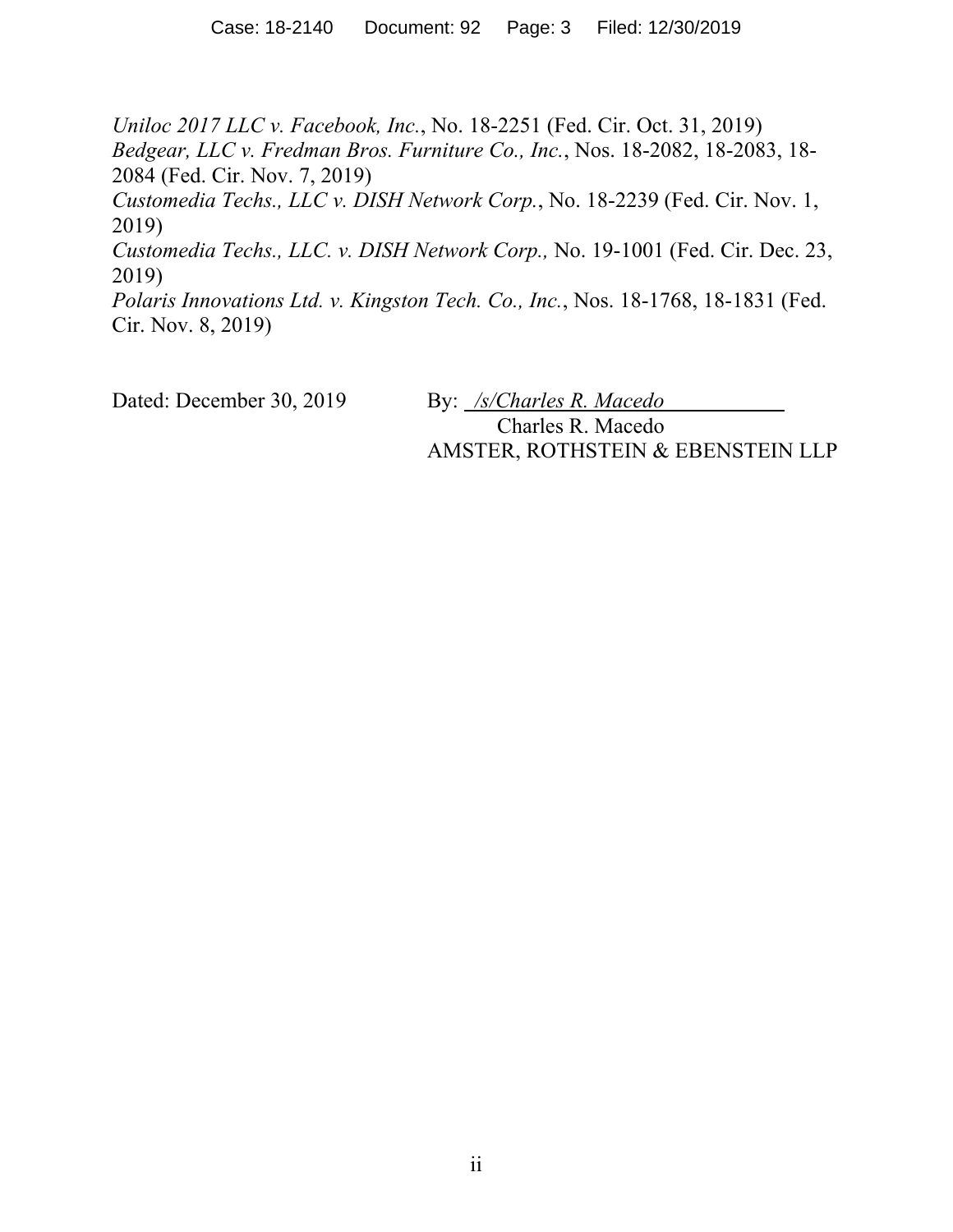# **TABLE OF CONTENTS**

| I.  |                                                                                                  |                                                                                                                                       |
|-----|--------------------------------------------------------------------------------------------------|---------------------------------------------------------------------------------------------------------------------------------------|
| II. | THE PANEL'S DECISION IN ARTHREX AND QUESTIONS                                                    |                                                                                                                                       |
| Ш.  | THE ISSUES AS RAISED BY THE UNITED STATES ARE THE<br>SUBJECT OF SUBSTANTIAL DEBATE AND SHOULD BE |                                                                                                                                       |
|     | А.                                                                                               | En Banc Review Is Necessary to Address Whether APJs Are Principal                                                                     |
|     | B.                                                                                               | <i>En Banc</i> Review Is Necessary to Determine Whether the Applied<br>Remedy for the Purported Constitutional Defect Was Sufficient7 |
|     | C.                                                                                               | En Banc Review Is Necessary to Confirm Where and When an                                                                              |
| IV. | IMPORTANT ISSUES ARE RAISED THAT REQUIRE PROMPT                                                  |                                                                                                                                       |
| V.  |                                                                                                  |                                                                                                                                       |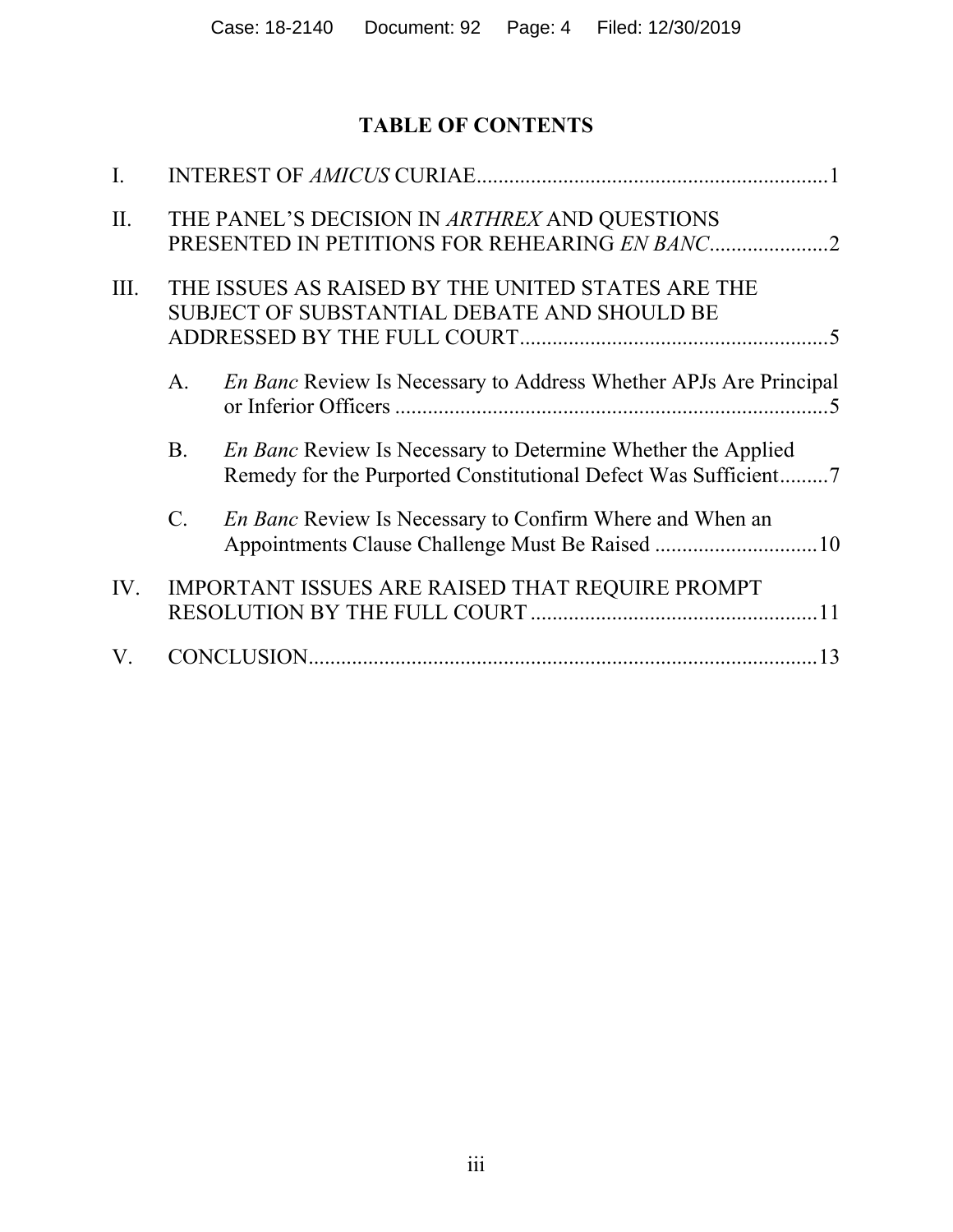# **TABLE OF AUTHORITIES**

# **Page(s)**

## **CASES**

| Arthrex, Inc. v. Smith & Nephew, Inc.,                            |
|-------------------------------------------------------------------|
| Bedgear, LLC v. Fredman Bros. Furniture Co.,                      |
| Customedia Techs., LLC v. DISH Network Corp.,                     |
| Customedia Techs., LLC. v. DISH Network Corp.,                    |
| Edmond v. United States,                                          |
| Free Enter. Fund v. Pub. Co. Accounting Oversight Bd.,            |
| Freytag v. Commissioner,                                          |
| In re Hennen,                                                     |
| Intercollegiate Broad. Sys. v. Copyright Royalty Bd.,             |
| Lucia v. SEC,                                                     |
| Morrison v. Olson,                                                |
| Myers v. United States,                                           |
| Polaris Innovations Limited v. Kingston Technology Company, Inc., |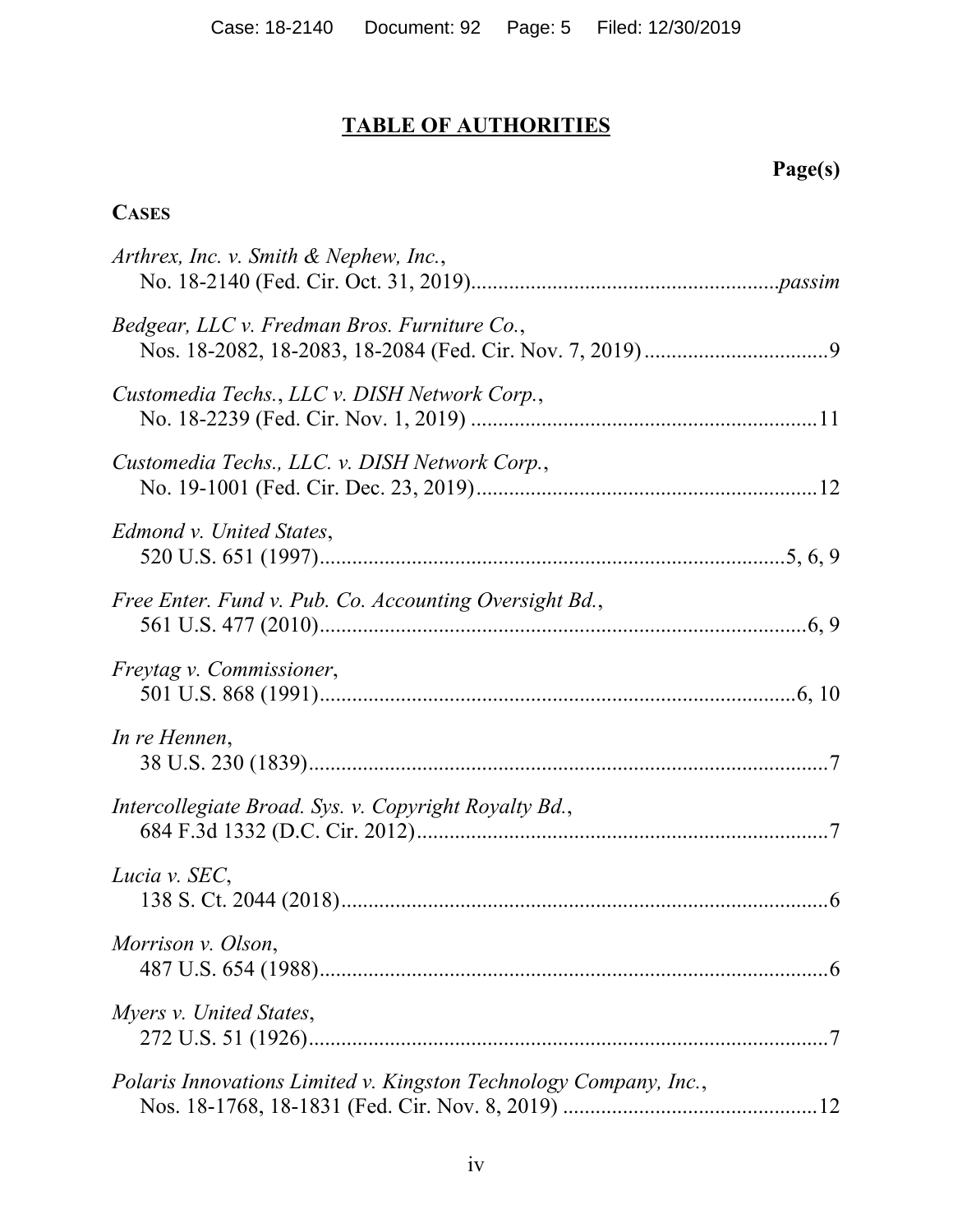| Steuben Foods, Inc. v. Nestle USA, Inc.,<br>No. 20-1082 (Fed. Cir. Dec. 18, 2019) (Intervenor's Opposition to                                                                                                                                   |
|-------------------------------------------------------------------------------------------------------------------------------------------------------------------------------------------------------------------------------------------------|
| Uniloc 2017 LLC v. Facebook, Inc.,                                                                                                                                                                                                              |
| VirnetX Inc. v. Cisco Sys., Inc.,<br>No. 19-1671 (Fed. Cir. Dec. 18, 2019) (Intervenor's Opposition to                                                                                                                                          |
| <b>CONSTITUTION</b>                                                                                                                                                                                                                             |
|                                                                                                                                                                                                                                                 |
| <b>STATUTES</b>                                                                                                                                                                                                                                 |
|                                                                                                                                                                                                                                                 |
| Leahy-Smith America Invents Act, Pub. L. No. 112-29, 125 Stat. 284                                                                                                                                                                              |
|                                                                                                                                                                                                                                                 |
| <b>RULES</b>                                                                                                                                                                                                                                    |
|                                                                                                                                                                                                                                                 |
| <b>OTHER AUTHORITIES</b>                                                                                                                                                                                                                        |
| Federal Circuit: Appeals Filed, By Category, UNITED STATES COURT<br>OF APPEALS FOR THE FEDERAL CIRCUIT (2019),<br>http://www.cafc.uscourts.gov/sites/default/files/the-<br>court/statistics/04 - Appeal Filed by Category 2019 Final.pdf<br>. 3 |
| The Patent Trial and Appeal Board and the Appointments Clause:<br>Implications of Recent Court Decisions, U.S. HOUSE COMMITTEE<br>ON THE JUDICIARY (Nov. 19, 2019),<br>https://judiciary.house.gov/legislation/hearings/patent-trial-and-       |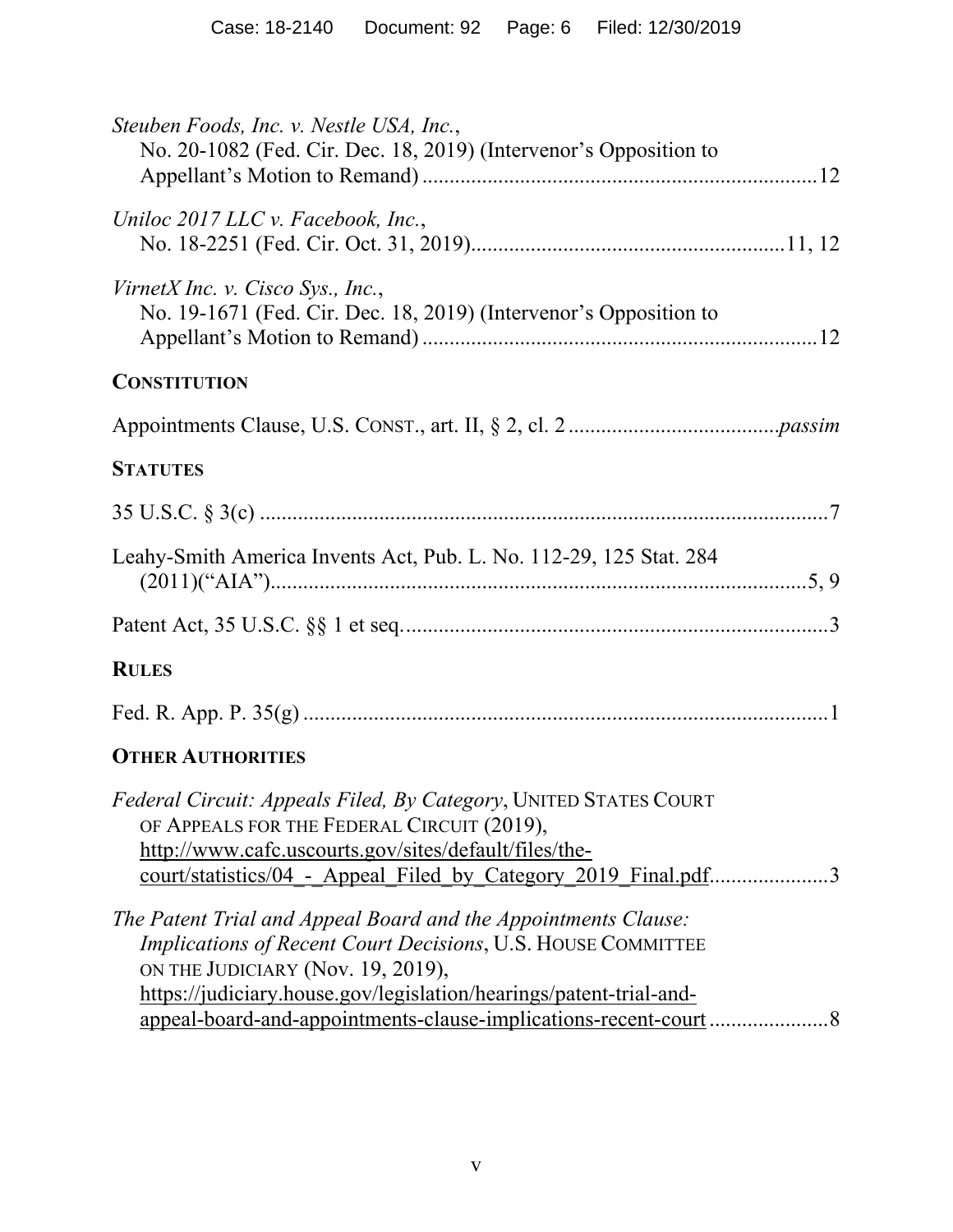*Trial Statistics: IPR, PGR, CBM*, UNITED STATES PATENT AND TRADEMARK OFFICE (Nov. 2019), https://www.uspto.gov/sites/default/files/documents/fy20\_nov\_tria l\_stats.pdf .............................................................................................................. 3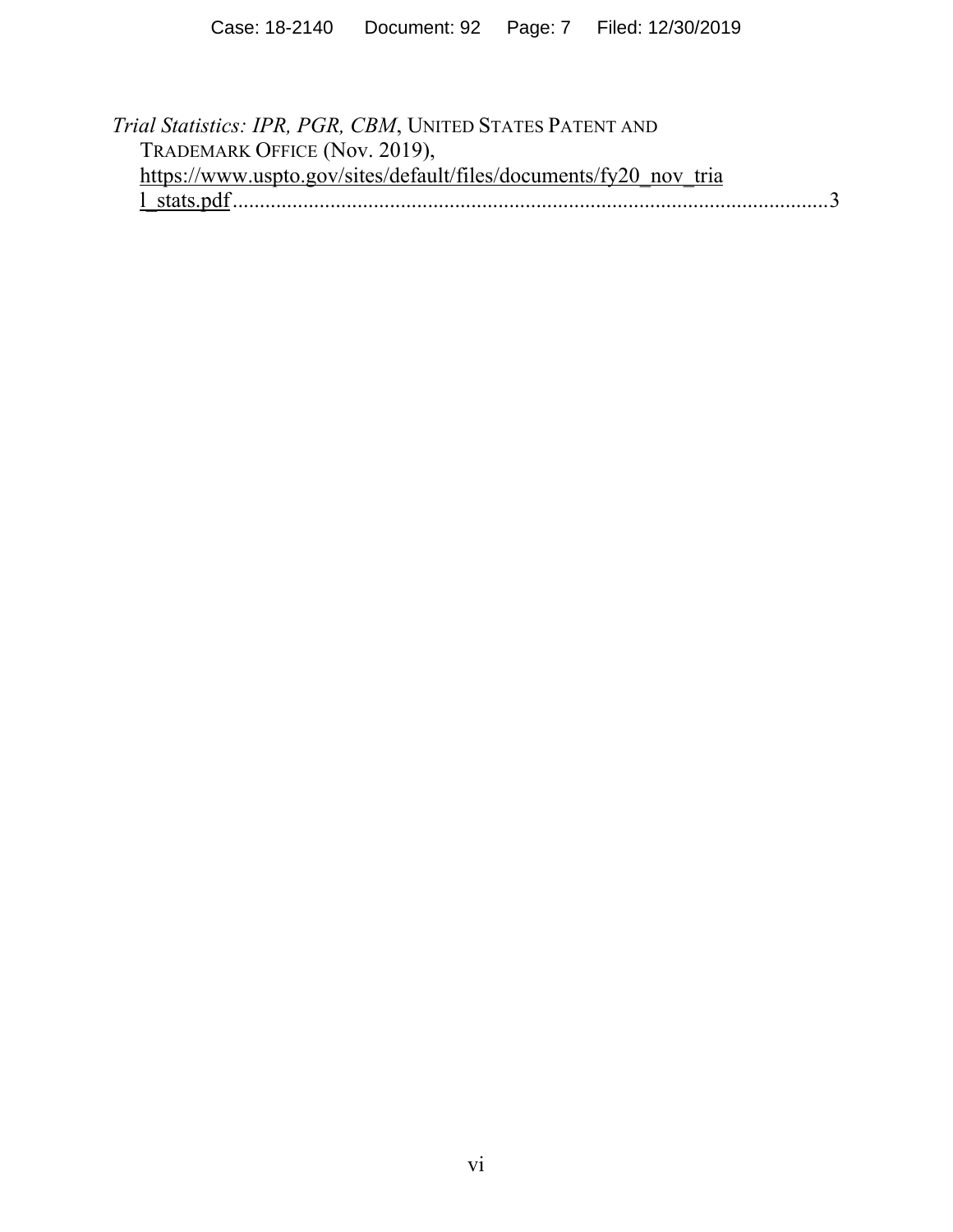#### **I. INTEREST OF** *AMICUS* **CURIAE**

The New York Intellectual Property Law Association ("NYIPLA") respectfully submits this *amicus curiae* brief in support of the petition for rehearing en banc filed by the United States.<sup>1</sup> The arguments set forth herein were approved on December 27, 2019 by an absolute majority of the officers and members of the Board of Directors of the NYIPLA (including any officers or directors who did not vote for any reason, including recusal), but do not necessarily reflect the views of a majority of the members of the NYIPLA, or of the law or corporate firms with which those members are associated.

No party's counsel authored this brief in whole or in part. No party or party's counsel contributed money that was intended to fund preparing or submitting this brief. No person other than *amicus curiae*, its members, or its counsel contributed money that was intended to fund preparing or submitting this brief.

After reasonable investigation, the NYIPLA believes that no officer, director or member of the Committee on Amicus Briefs who voted in favor of filing this

<sup>&</sup>lt;sup>1</sup> Arthrex, Inc., Smith & Nephew, Inc., ArthroCare Corp., and the United States consented in writing to the filing of the brief. Pursuant to Federal Circuit Rule  $35(g)$ , a motion for leave to file is being submitted with this brief.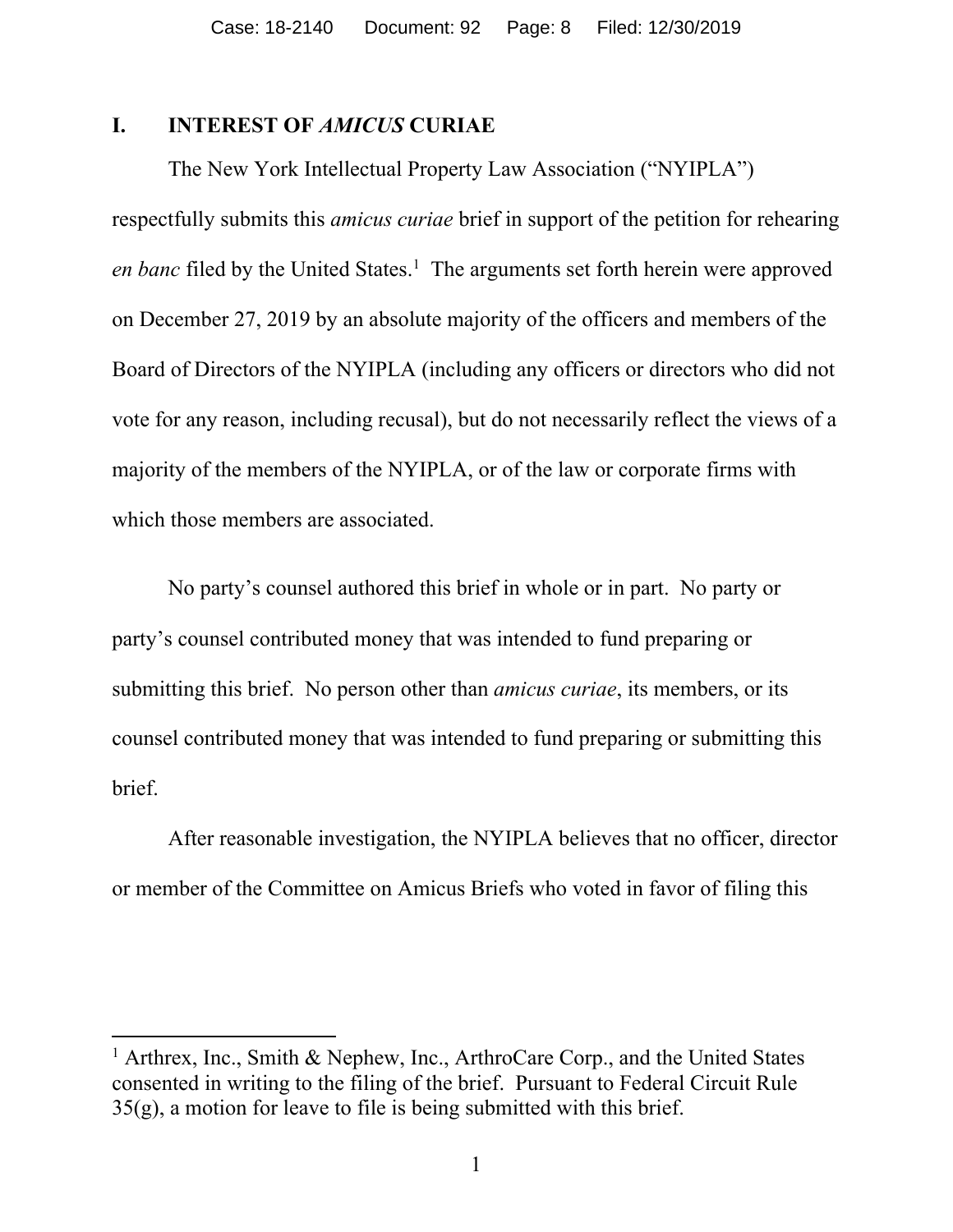brief, nor any attorney associated with any such officer, director or committee member in any law or corporate firm, represents a party in this litigation.

The NYIPLA is a professional association of approximately 1,000 attorneys whose interests and practices lie in the area of patent, trademark, copyright, and other intellectual property ("IP") law. It is one of the largest regional IP bar associations in the United States. The NYIPLA's members include a diverse array of attorneys specializing in patent law, including in-house counsel for businesses that own, enforce, and challenge patents, as well as attorneys in private practice who prosecute patents and represent entities in various proceedings before the U.S. Patent and Trademark Office ("PTO").

Many of the NYIPLA's member attorneys actively participate in patent litigation, representing both patent owners and accused infringers, as well as in *inter partes review ("IPR")* and other post-issuance proceedings before the Patent Trial and Appeal Board ("PTAB"), and their appeals before this Court. The NYIPLA thus brings an informed perspective of stakeholders to the issues presented. The NYIPLA, its members, and their respective clients share a strong interest in the issues presented in this case.

#### **II. THE PANEL'S DECISION IN** *ARTHREX* **AND QUESTIONS PRESENTED IN PETITIONS FOR REHEARING** *EN BANC*

The *Arthrex* panel decision addressed whether administrative patent judges ("APJs") serving on the PTAB were appointed in violation of the Appointments

2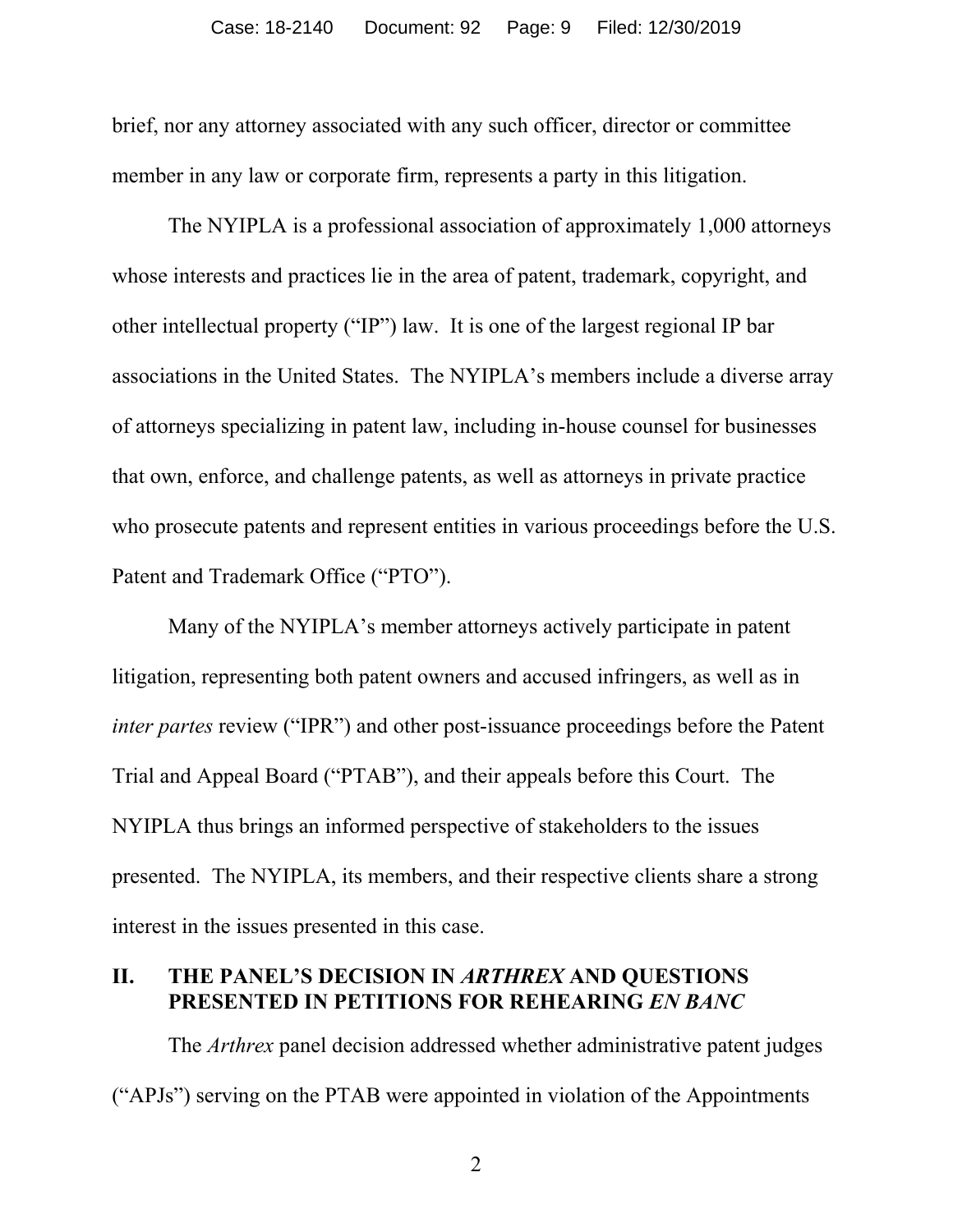Clause, U.S. CONST., art. II, § 2, cl. 2. *See Arthrex, Inc. v. Smith & Nephew, Inc.*, No. 18-2140 (Fed. Cir. Oct. 31, 2019) ("Opinion"). The panel held that APJs are "principal officers" under the Patent Act (Title 35) as it has been enacted and structured. Opinion at 20. As such, the appointment of APJs by the Secretary of Commerce was held to be a constitutional violation. *Id*. To "fix" this constitutional defect, the panel severed the portion of the Patent Act restricting removal of the APJs only "for cause," thus purportedly rendering APJs "inferior officers" going forward and remedying the constitutional appointment problem. *Id*. at 25-26.

The Opinion raises important issues at the heart of practice before the PTAB and has the potential to affect numerous PTAB decisions and this Court's determinations of appeals. As of November 2019, there have been over 10,000 trials held by the PTAB.<sup>2</sup> Indeed, forty-three percent of this Court's caseload (over  $600$  appeals) in 2019 came from appeals from the PTO.<sup>3</sup> Prompt, efficient resolution of the issues presented is warranted and requires an analysis by the Court as a whole.

<sup>2</sup> *Trial Statistics: IPR, PGR, CBM*, UNITED STATES PATENT AND TRADEMARK OFFICE, at 3 (Nov. 2019), https://www.uspto.gov/sites/default/files/documents/fy20\_nov\_trial\_stats.pdf.

<sup>3</sup> *United States Court of Appeals for the Federal Circuit: Appeals Filed, By Category*, UNITED STATES COURT OF APPEALS FOR THE FEDERAL CIRCUIT (2019), http://www.cafc.uscourts.gov/sites/default/files/the-court/statistics/04\_- Appeal Filed by Category 2019 Final.pdf.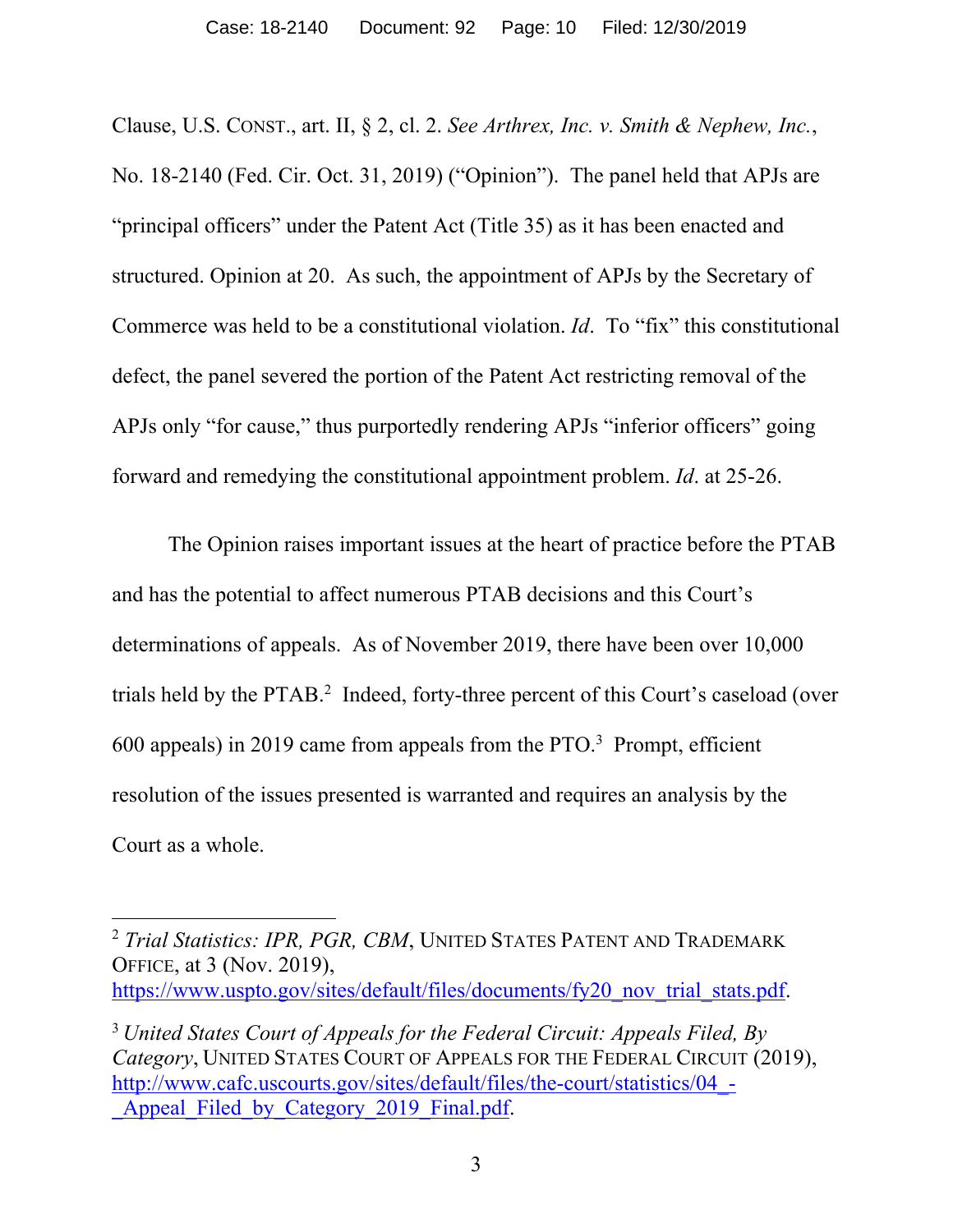Significantly, all parties to this action seek review by the full Court in three separate petitions.

 The NYIPLA believes that the Court should grant *en banc* review of this case and adopt the formulation of the issues as presented by the United States in its Petition, namely:

- 1. Whether the administrative patent judges of the Patent Trial and Appeal Board are inferior officers of the United States under the Appointments Clause, U.S. CONST. art. II, § 2, cl. 2, such that Congress permissibly vested their appointments in a department head, rather than principal officers who must be nominated by the President and confirmed by the Senate.
- 2. Whether this Court should entertain an Appointments Clause challenge a litigant forfeited by failing to raise it before the agency.
- 3. How to remedy any Appointments Clause defect in the Patent Trial and Appeal Board.

*United States Pet. for Reh'g* En Banc, *Arthrex, Inc. v. Smith & Nephew, Inc.*, No. 18-2410 (Fed. Cir. Dec. 16, 2019).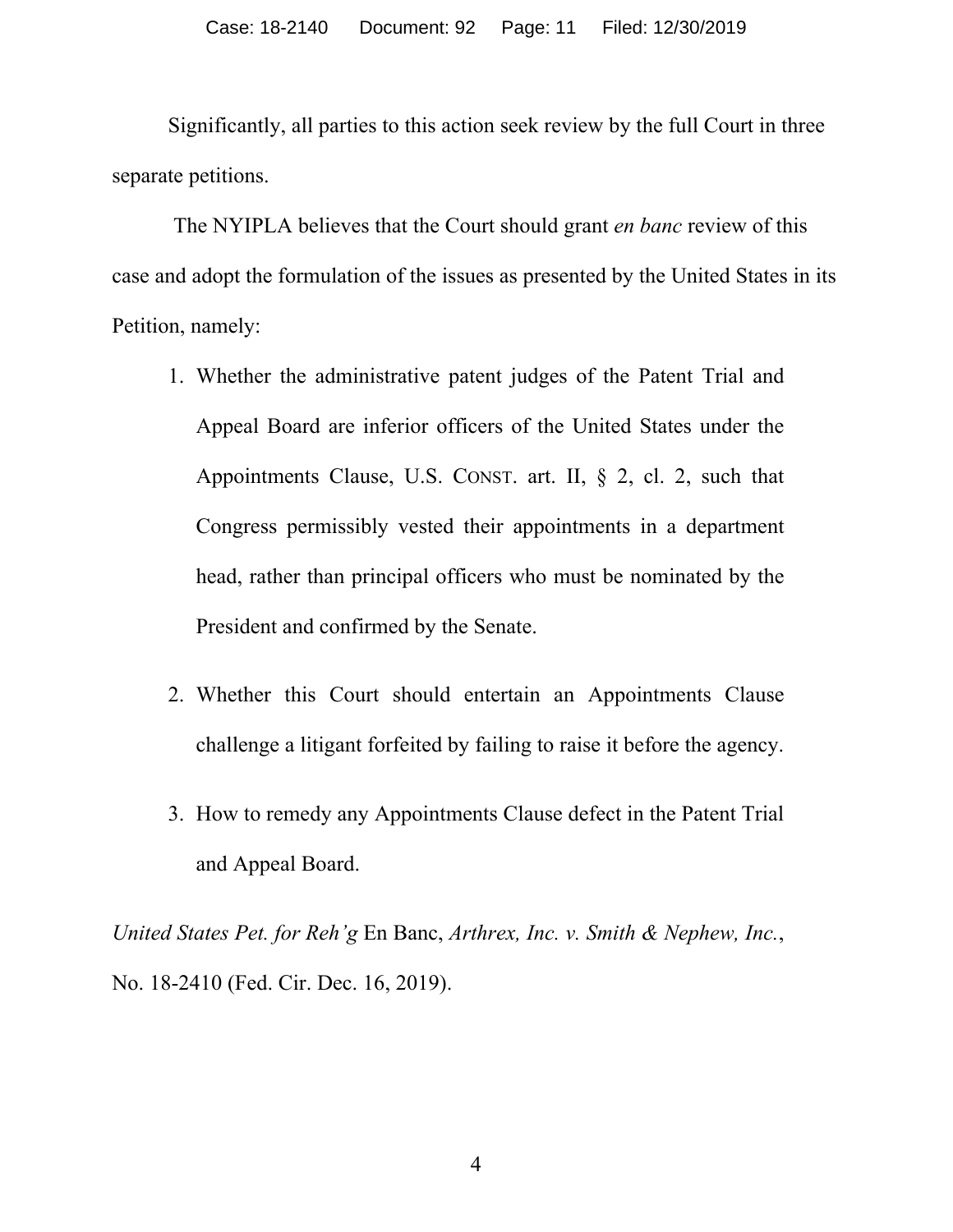Thus, the NYIPLA submits this *amicus curiae* brief in support of the full Court accepting the United States' petition. The NYIPLA takes no position on which party should ultimately prevail on the merits of the underlying dispute.

## **III. THE ISSUES AS RAISED BY THE UNITED STATES ARE THE SUBJECT OF SUBSTANTIAL DEBATE AND SHOULD BE ADDRESSED BY THE FULL COURT**

The issues raised by the United States in its Petition are the subject of substantial debate and should be addressed by the full Court.

## **A.** *En Banc* **Review Is Necessary to Address Whether APJs Are Principal or Inferior Officers**

There is no dispute that APJs are "officers of the United States," because they "exercise significant authority." Opinion at 8. However, whether they are principal officers, requiring appointment by the President with the advice and consent of the Senate, or inferior officers who may be appointed by the Secretary of Commerce in accordance with the America Invents Act ("AIA"), a law passed by Congress, is subject to significant debate.

Relying upon the Supreme Court's guidance in *Edmond v. United States,* 520 U.S. 651 (1997), the panel explained that there is no exclusive criterion for distinguishing between principal and inferior officers. Specifically, *Edmond*  emphasized three factors: "(1) whether an appointed official has the power to review and reverse the officers' decisions; (2) the level of supervision and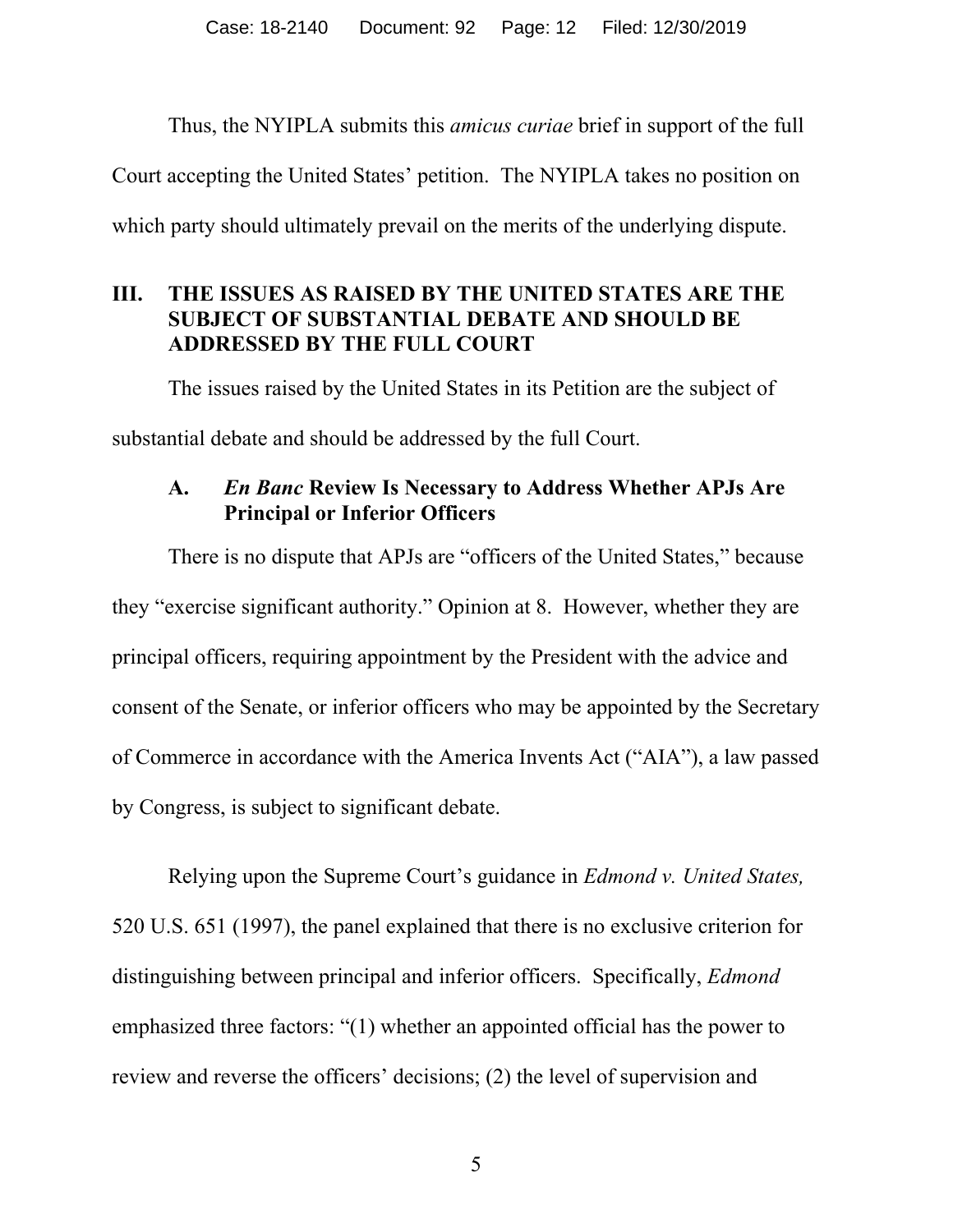oversight an appointed official has over the officers; and (3) the appointed official's power to remove the officers." *Id*. at 664-65. The panel decided that two factors weighed in favor of APJs being found principal officers, and one factor weighed in favor of APJs being found inferior officers. Opinion at 20.

Significantly, while each of the Supreme Court cases on which the panel relied supported the proposition that APJs are "officers" of the United States, every single one of those cases, in what could be characterized as analogous statutory frameworks, have concluded that the officers in question were "inferior officers" under the Appointments Clause:

- *Lucia v. SEC*, 138 S. Ct. 2044 (2018) (SEC Administrative Law Judges are inferior officers);
- *Free Enter. Fund v. Pub. Co. Accounting Oversight Bd.*, 561 U.S. 477 (2010) (Public Company Accounting Oversight Board members are inferior officers);
- *Edmond*, 520 U.S. 651 (judges of the Coast Guard Court of Criminal Appeal are inferior officers);
- *Freytag v. Commissioner*, 501 U.S. 868 (1991) (Special Trial Judges for the Tax Court are inferior officers);
- *Morrison v. Olson*, 487 U.S. 654 (1988) (independent counsel created by provisions of the Ethics of Government Act of 1978 are inferior officers);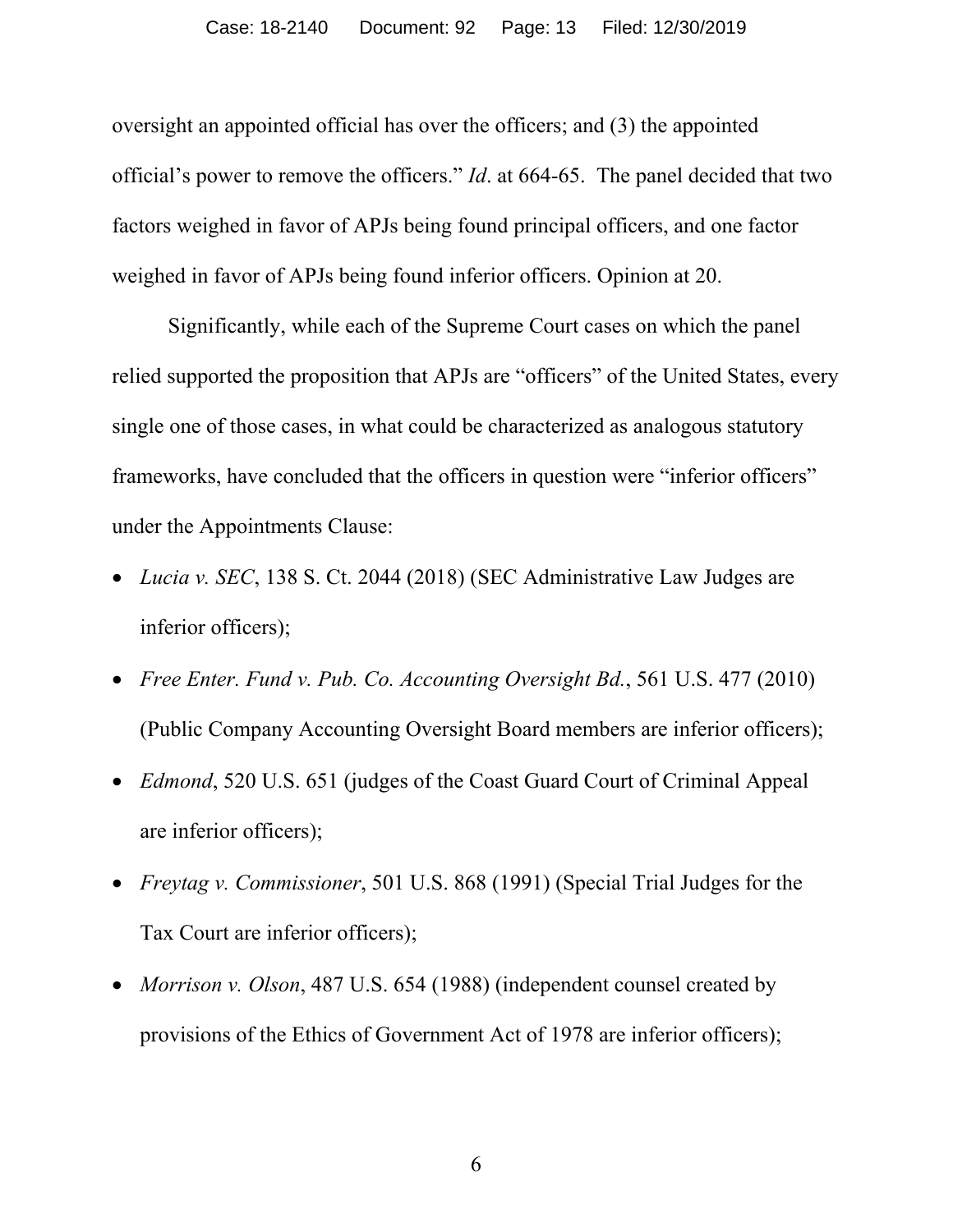*Myers v. United States*, 272 U.S. 51 (1926) (post-master first class is an inferior officer); and

 *In re Hennen*, 38 U.S. 230 (1839) (clerks of district courts are inferior officers). The sole authority relied upon by the panel to support the conclusion that APJs are principal officers was *Intercollegiate Broad. Sys. v. Copyright Royalty Bd.*, 684 F.3d 1332 (D.C. Cir. 2012), in which a 3-judge panel of the D.C. Circuit held that Copyright Royalty Judges are principal officers.

 Respectfully, in view of the dearth of other supporting authority from the Supreme Court, the full Federal Circuit should address this issue.

#### **B.** *En Banc* **Review Is Necessary to Determine Whether the Applied Remedy for the Purported Constitutional Defect Was Sufficient**

Even if APJs are deemed to be "principal" officers, there is still a significant debate as to whether the Opinion's solution is a proper and adequate remedy to the alleged Appointments Clause defect. Specifically, having determined that the prior appointment of APJs violates the Constitution, the Opinion severed the protections of 35 U.S.C. § 3(c) as applied to APJs (but not other officers), allowing for their removal "at will." Opinion at 25-27. The Opinion determined that this modification converts APJs to inferior officers, thus remedying the constitutional appointment defect going forward. *Id*. The *Arthrex* Final Written Decision of the PTAB was vacated, and the case remanded, to be decided by a new panel of properly appointed APJs. *Id*. at 27.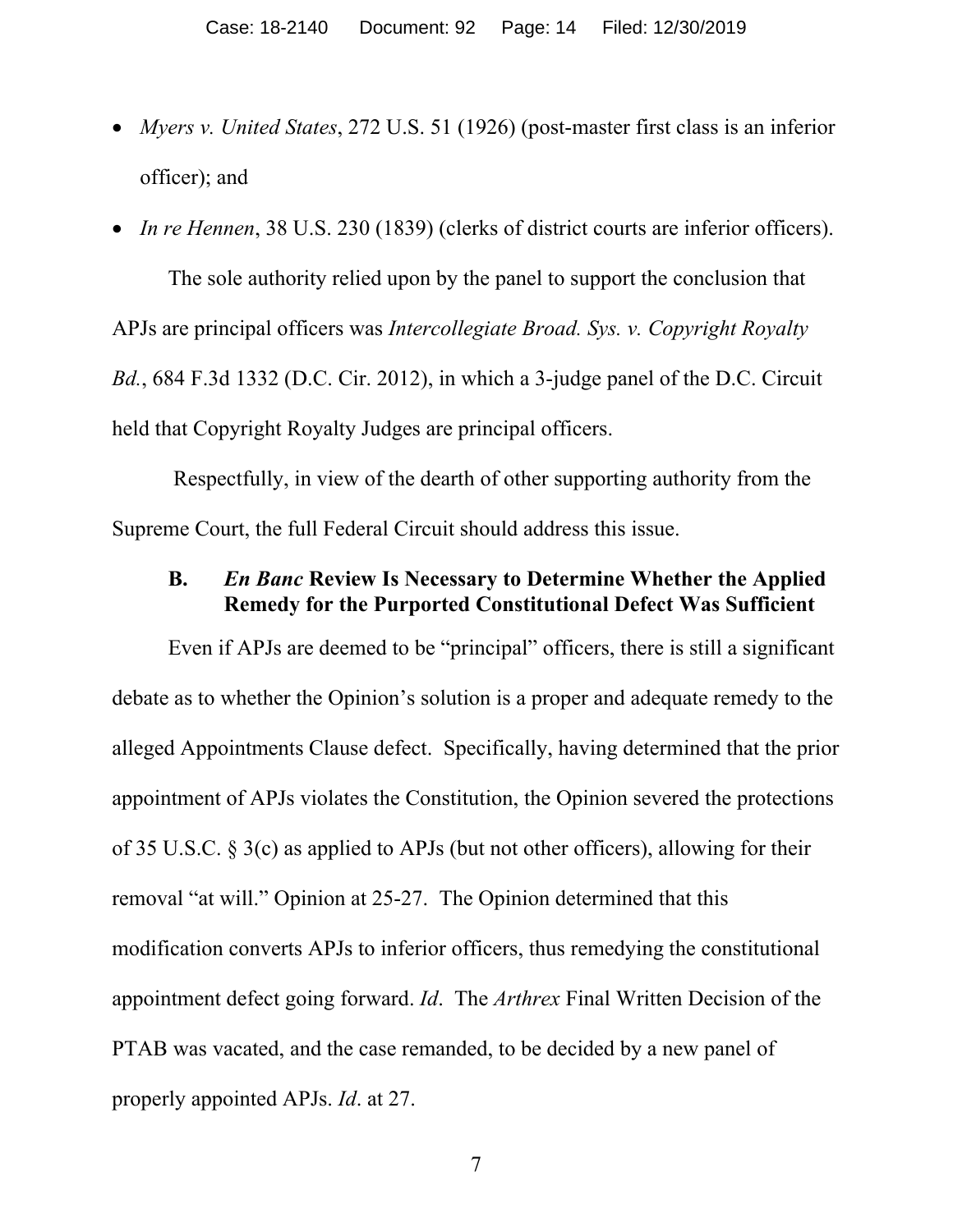This holding is subject to substantial debate including:

- whether the way that the panel severed the statute is an improper judicially promulgated rewrite of the statute since the severance only applied to APJs in contrast to all the officers covered by that statute;
- whether such severance is consistent with Congressional intent; and
- whether such severance is consistent with labor laws and union contracts with the PTO in general.

Congress has already held hearings on this topic and is in need of guidance in order to take appropriate action.<sup>4</sup>

Further, the panel stated that any Final Written Decision of the PTAB issued by APJs appointed prior to October 31, 2019 would be at risk of being vacated and remanded to be decided by a new panel of properly appointed APJs, so long as the so-called *Arthrex* challenge is made on appeal in either a motion before the opening brief is filed, or in the opening brief itself. Opinion at 29.

However, since the Opinion, and consistent with the Supreme Court decisions relied upon therein, at least two judges of this Court (Hon. Dyk and Newman) have suggested the remedy should be applied retroactively, as was the

<sup>4</sup> *See The Patent Trial and Appeal Board and the Appointments Clause: Implications of Recent Court Decisions*, U.S. HOUSE COMMITTEE ON THE JUDICIARY (Nov. 19, 2019), https://judiciary.house.gov/legislation/hearings/patenttrial-and-appeal-board-and-appointments-clause-implications-recent-court.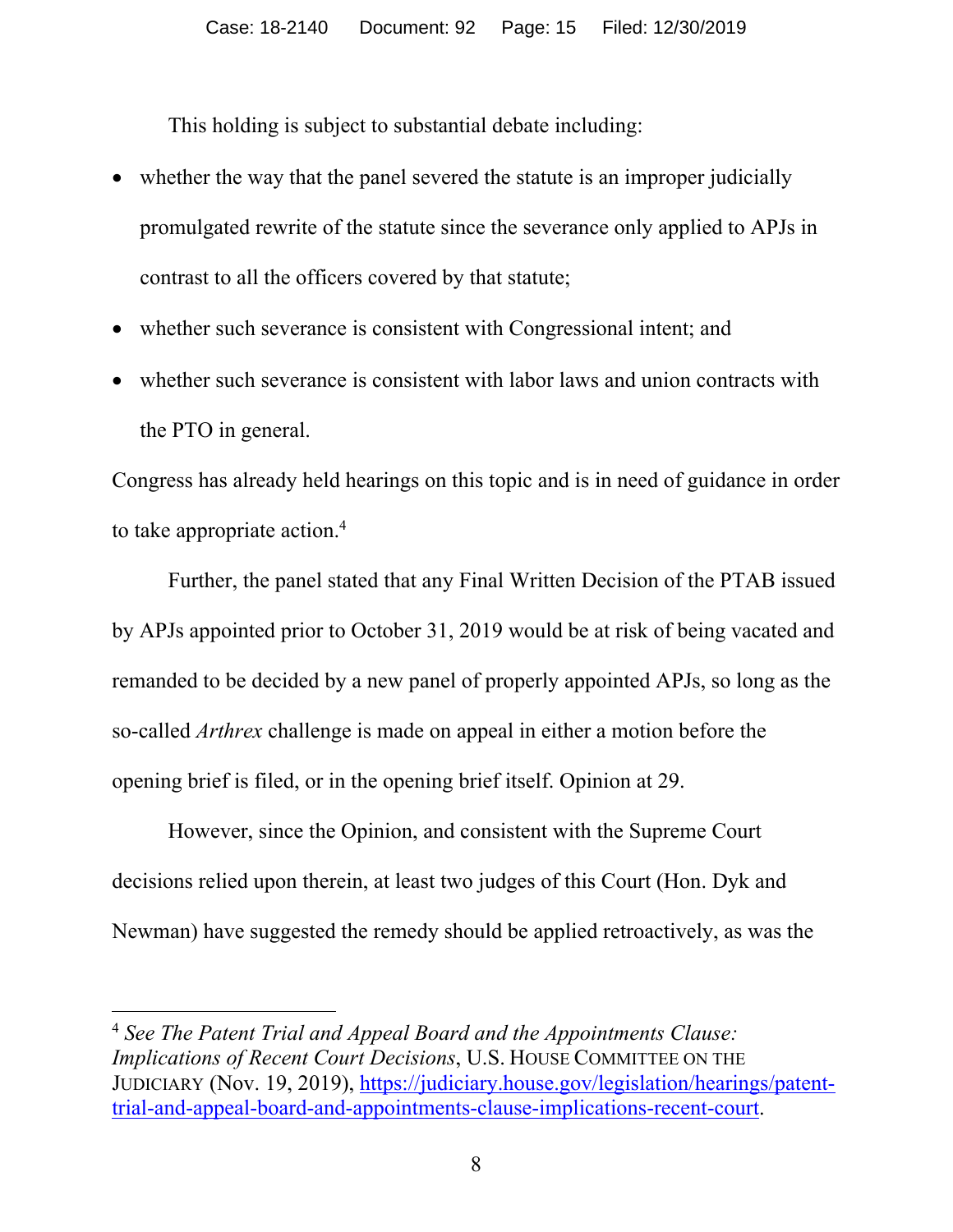case in *Free Enterprise Fund* and *Edmond*, rather than solely prospectively, as adopted by the Opinion. *See Bedgear, LLC v. Fredman Bros. Furniture Co.*, Nos. 18-2082, 18-2083, 18-2084 (Fed. Cir. Nov. 7, 2019) (Dyk, J. concurring, joined by Newman, J.) (citing *Free Enter. Fund*, 561 U.S. 477 (remedy of severing the unconstitutional provisions, rendering the appointment of the Board constitutional, applied both prospectively and retroactively, so prior actions of the Board were not invalidated); *Edmond*, 520 U.S. 651 (no remand for new hearing after the Court's remedial construction of the provisions at issue rendered the appointment of judges of the Coast Guard Court of Appeals constitutional)).

Thus, there are questions as to whether the panel improperly declined to make its ruling retroactive, so that the appointment of the APJs is deemed constitutional from the beginning, rendering the past PTAB decisions, and this Court's various rulings thereon, valid.

By applying its decision only prospectively, *Arthrex* has the potential of vacating and remanding for adjudication before new panels hundreds of pending PTAB decisions. Such a result would have devastating consequences for the agency, this Court, and the integrity of the United States patent system. It is also contrary to the Congressional purpose in enacting the AIA and the legislative intent behind IPRs to promote efficiency in the patent system.

9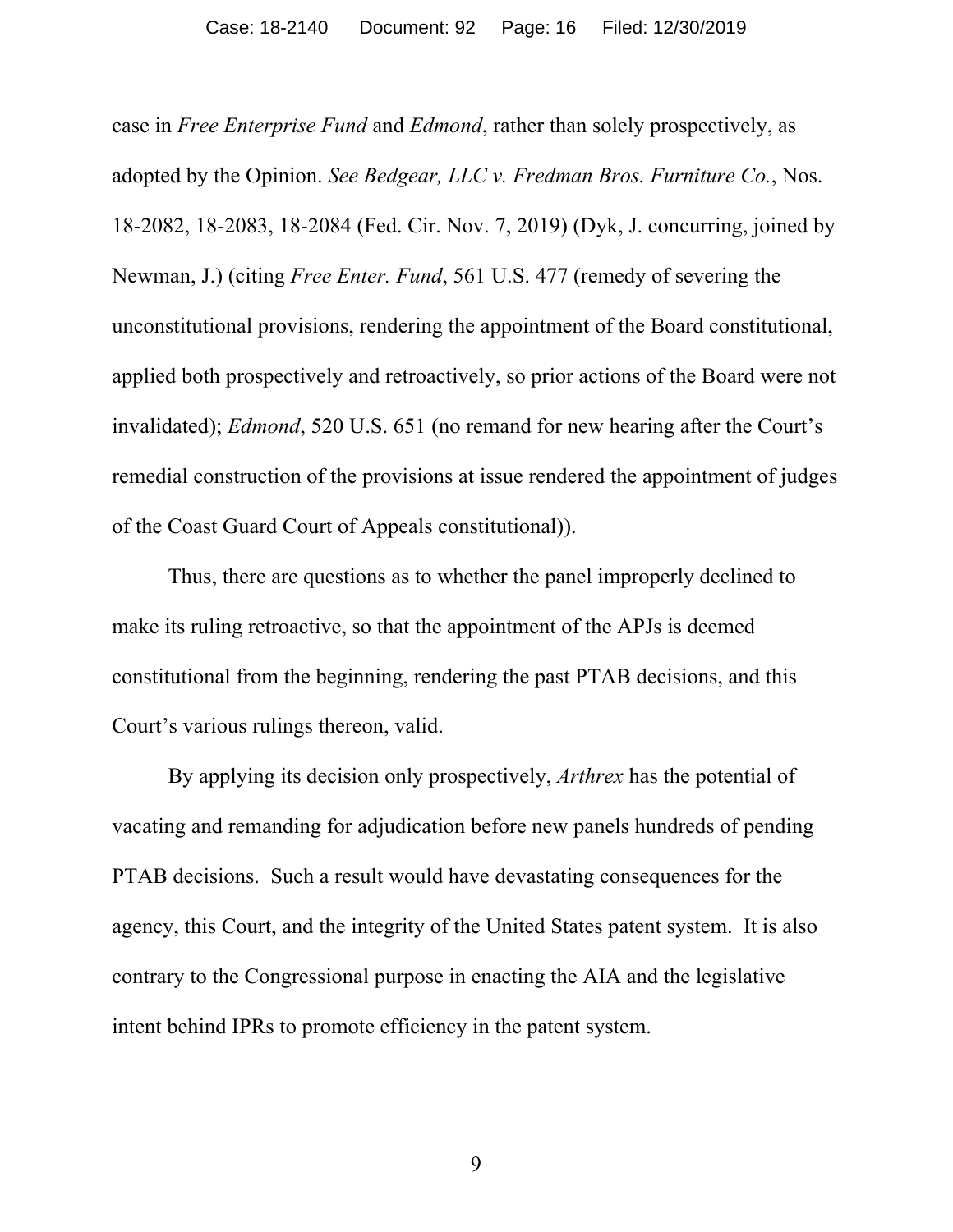Assuming the full Court agrees that APJs are, in fact, principal officers, it should then address whether the act was properly severed and applied prospectively, and, if so, whether it should also be applied retrospectively.

#### **C.** *En Banc* **Review Is Necessary to Confirm Where and When an Appointments Clause Challenge Must Be Raised**

While *amicus* takes no position on the subject, the *en banc* Court should also confirm where and when a party must raise an Appointments Clause challenge in order for it to be heard, for the efficient administration of justice.

Generally, federal appellate courts do not consider issues not presented at trial below, but the *Arthrex* Opinion relied upon Supreme Court precedent that considered Appointments Clause objections to appointed officers that were not raised below. Opinion at 4 (citing *Freytag*, 501 U.S. at 878-79). In deciding to deviate from the general rule, the Opinion's authors reasoned that deciding the Appointments Clause challenge was of exceptional importance and was an appropriate exercise of its discretion. *See* Opinion at 4-5. The Opinion went on to explain that it would have been "futile to raise the Appointments Clause challenge before the [PTAB] because the [PTAB] lacked the authority to grant it relief." *Id*. at 27.

Moreover, a constitutional infirmity, which renders the decisionmaker's authority suspect, is an issue that arguably cannot be ignored but rather must be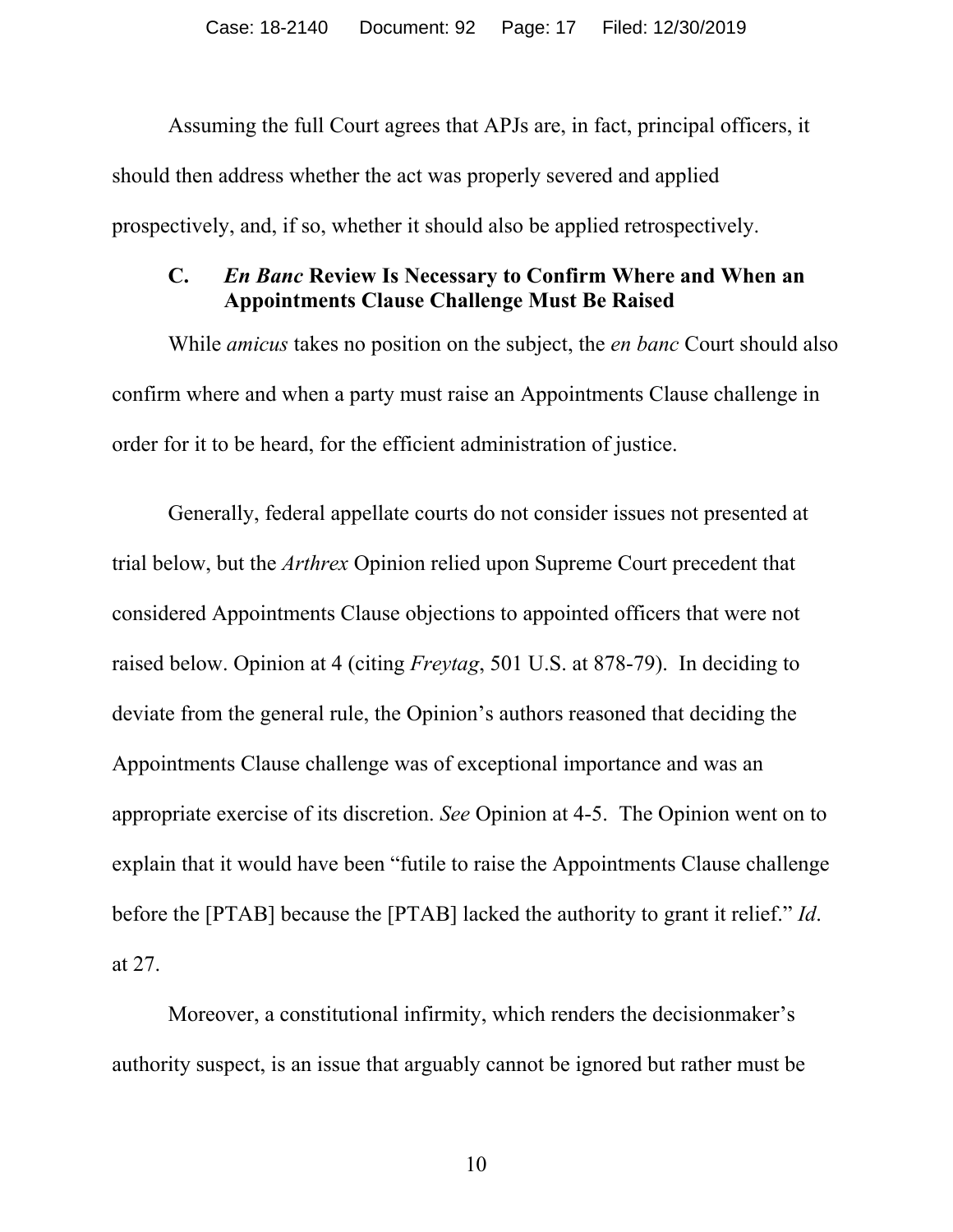addressed upon judicial review to ensure the integrity of the decision and due process.

Nevertheless, subsequent panel decisions have stated that to preserve the argument on appeal, the argument must be raised in a motion pre-opening brief or the opening brief, or be forfeited. *Compare Uniloc 2017 LLC v. Facebook, Inc.,*  No. 18-2251 (Fed. Cir. Oct. 31, 2019) (order vacating and remanding when argument raised in opening brief; petition for rehearing pending); *with Customedia Techs.*, *LLC v. DISH Network Corp.*, No. 18-2239 (Fed. Cir. Nov. 1, 2019) (order denying appellant's motion to vacate and remand when Patent Owner "did not raise any semblance of an Appointments Clause challenge in its opening brief or raise this challenge in a motion filed prior to its opening brief").

Given this confusion, it is important for the full Court to provide guidance for litigants (and the PTAB) on the proper means and timing to raise the Appointments Clause challenges.

## **IV. IMPORTANT ISSUES ARE RAISED THAT REQUIRE PROMPT RESOLUTION BY THE FULL COURT**

The issues raised in the petitions here exist in many cases pending before this Court, and no doubt will impact more cases going forward.

In addition to the three petitions filed here, this Court is seeing analogous petitions filed in other cases, including: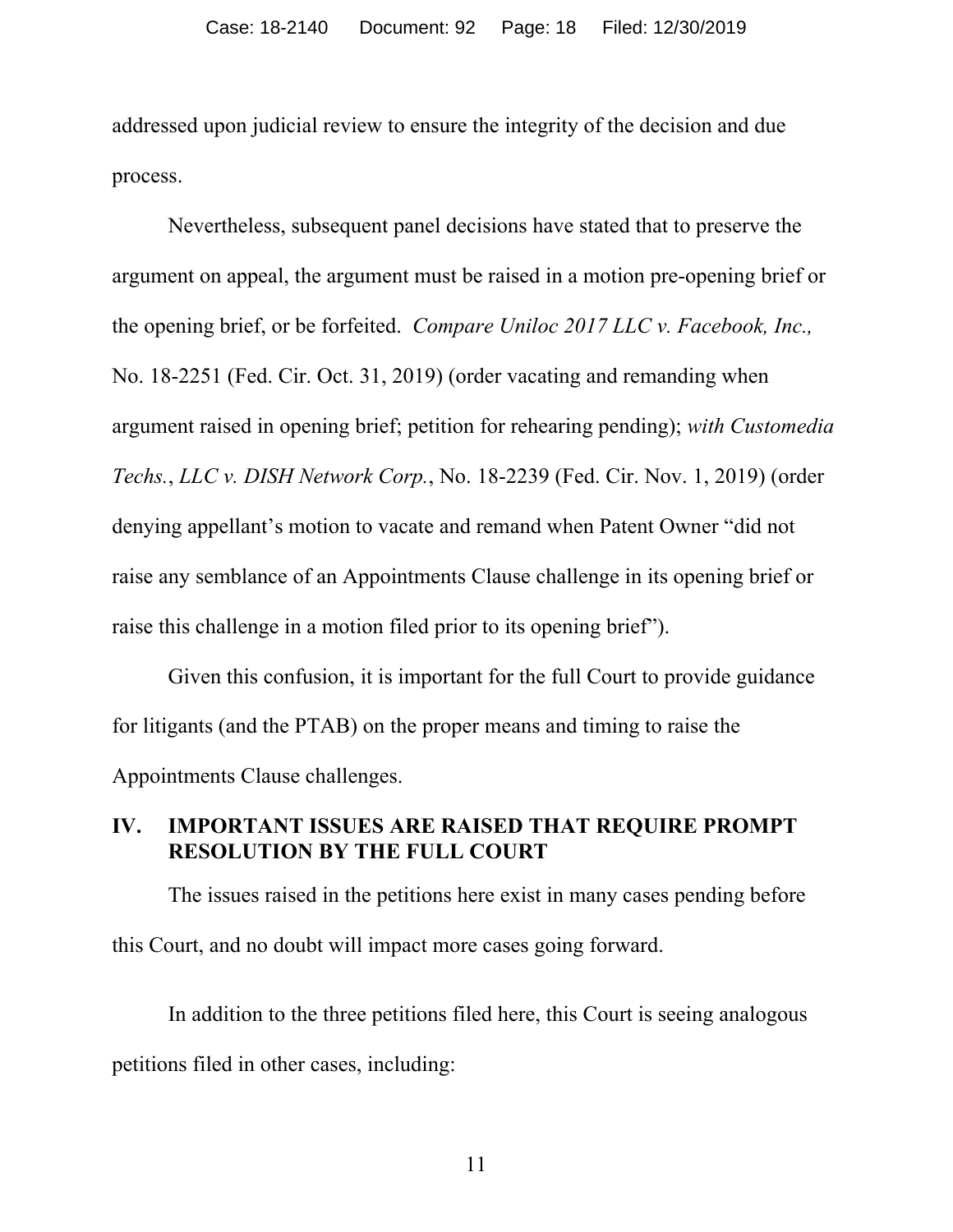- *Uniloc 2017 LLC v. Facebook, Inc.*, No. 18-2251 (Fed. Cir. Oct. 31, 2019) (petition for rehearing and rehearing *en banc* filed on December 2, 2019 and currently pending);
- *Customedia Techs., LLC. v. DISH Network Corp.,* No. 19-1001 (Fed. Cir. Dec. 23, 2019) (per curiam) (denying petition for rehearing and rehearing *en banc*) (Newman, J., dissenting).

Panels in still other cases have requested briefing on these subjects. *See, e.g.*, *Polaris Innovations Ltd. v. Kingston Tech. Co., Inc.*, Nos. 18-1768, 18-1831 (Fed. Cir. Nov. 8, 2019).

Similarly, the government has now intervened in numerous other cases where these issues are being raised, opposing appellants' motions to vacate and remand pending resolution of this petition. *See, e.g.*, Intervenor's Opp'n to Appellant's Mot. to Remand, *Steuben Foods, Inc. v. Nestle USA, Inc.*, No. 20-1082 (Fed. Cir. Dec. 18, 2019); Intervenor's Opp'n to Appellant's Mot. to Remand, *VirnetX Inc. v. Cisco Sys., Inc.*, No. 19-1671 (Fed. Cir. Dec. 18, 2019).

These proceedings, and proceedings in other pending cases, indicate the existence of significant uncertainty and debate amongst the stakeholders as to the panel's decision in *Arthrex*, buttressing the importance of *en banc* review here*.*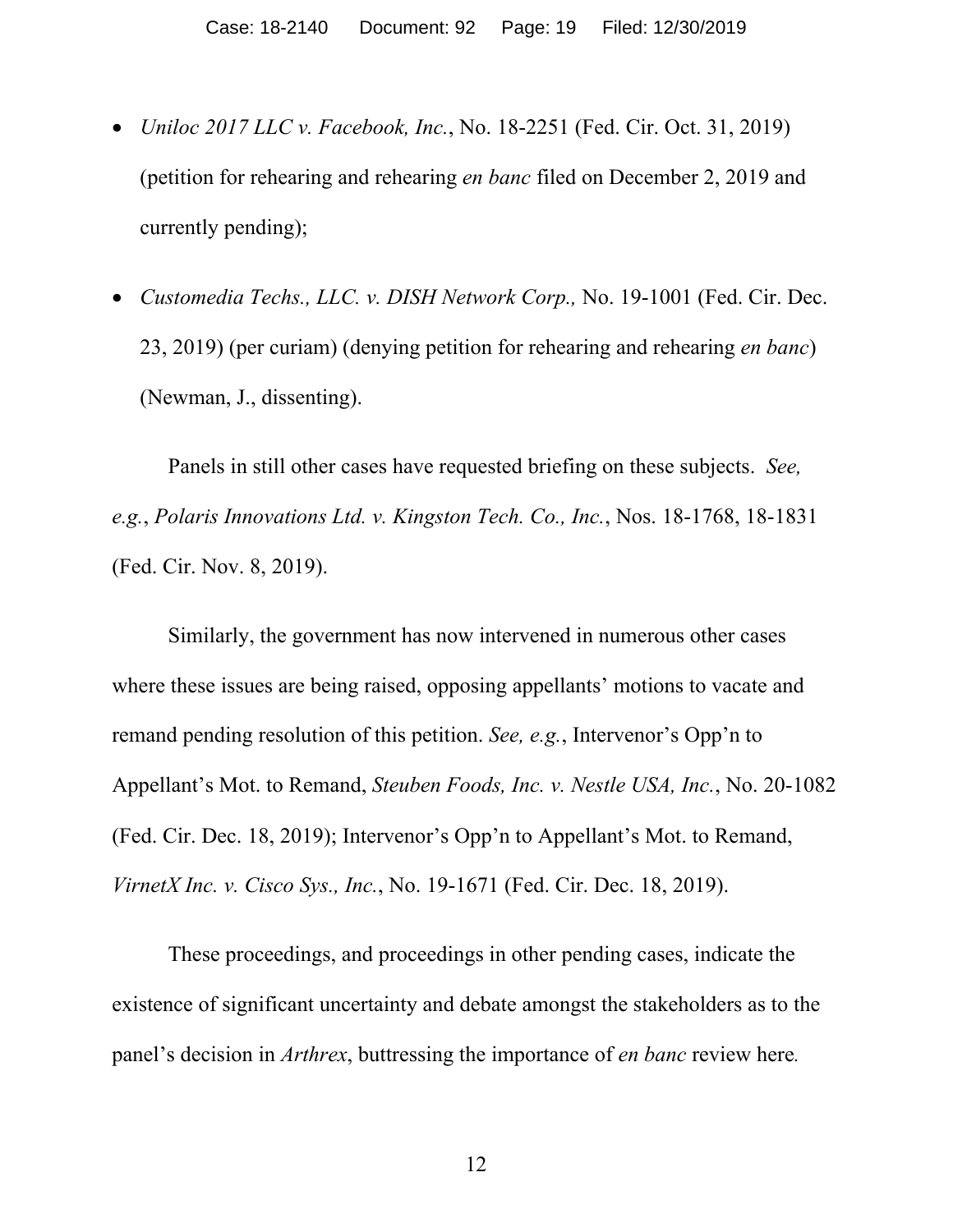The damage caused by continuing uncertainty cannot be overstated. The full Court needs to act quickly and decisively.

#### **V. CONCLUSION**

For the foregoing reasons, the NYIPLA respectfully urges the Court to grant

the United States' petition for rehearing *en banc*.

Dated: December 30, 2019 By: */s/Charles R. Macedo* 

ROBERT M. ISACKSON *First Vice President and Board Liaison, Amicus Briefs Committee*  LEASON ELLIS LLP 1 Barker Avenue White Plains, NY 10601

ROBERT J. RANDO *Board Member*  THE RANDO LAW FIRM P.C. 6800 Jericho Turnpike Suite 120W Syosset, NY 11791

CHARLES R. MACEDO *Counsel of Record Co-Chair, PTAB Committee*  DAVID P. GOLDBERG *Co-Chair, Amicus Briefs Committee*  AMSTER, ROTHSTEIN & EBENSTEIN LLP 90 Park Avenue New York, NY 10016 (212)336-8000 cmacedo@arelaw.com

KSENIA TAKHISTOVA 7 Ellison Avenue East Brunswick, NJ 08816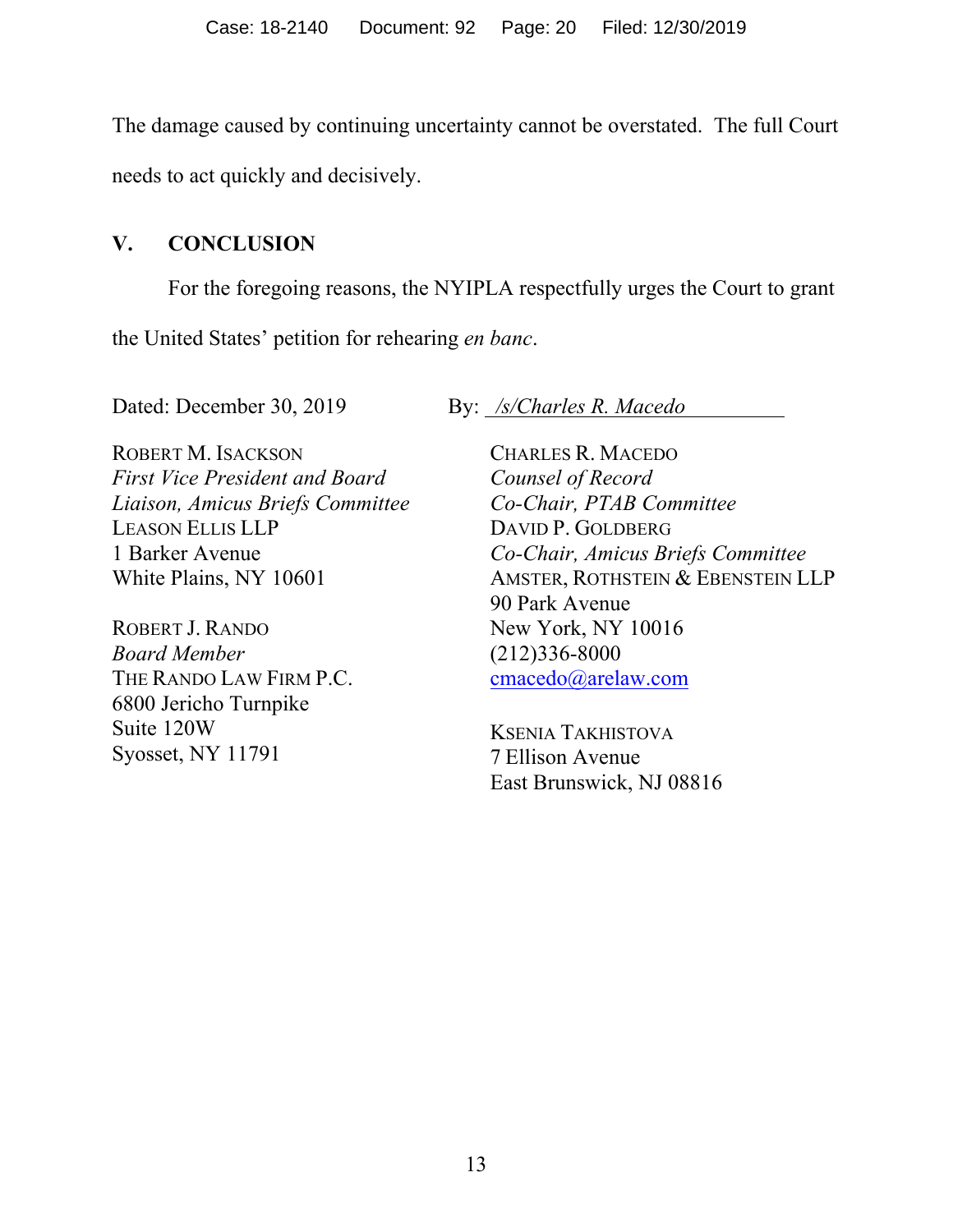#### **CERTIFICATE OF COMPLIANCE**

Pursuant to Federal Rule of Appellate Procedure 29, I certify that the foregoing *Amicus Curiae* Brief complies with the applicable type-volume limitations. Excluding those portions exempted by Federal Rule of Appellate Procedure 32(f) and Federal Circuit Rule 32(b), this brief contains 2,600 words. This certificate was prepared in reliance on the word count of the word-processing system used to prepare this brief.

This brief complies with the typeface and type style requirements of Federal Rule of Appellate Procedure 32(a)(5) and (a)(6) because it has been prepared in a proportionally spaced typeface using Microsoft Office Word 2010 in 14-point Times New Roman font.

Dated: December 30, 2019 By: */s/Charles R. Macedo* Charles R. Macedo AMSTER, ROTHSTEIN & EBENSTEIN LLP

> *Counsel for Amicus Curiae New York Intellectual Property Law Association*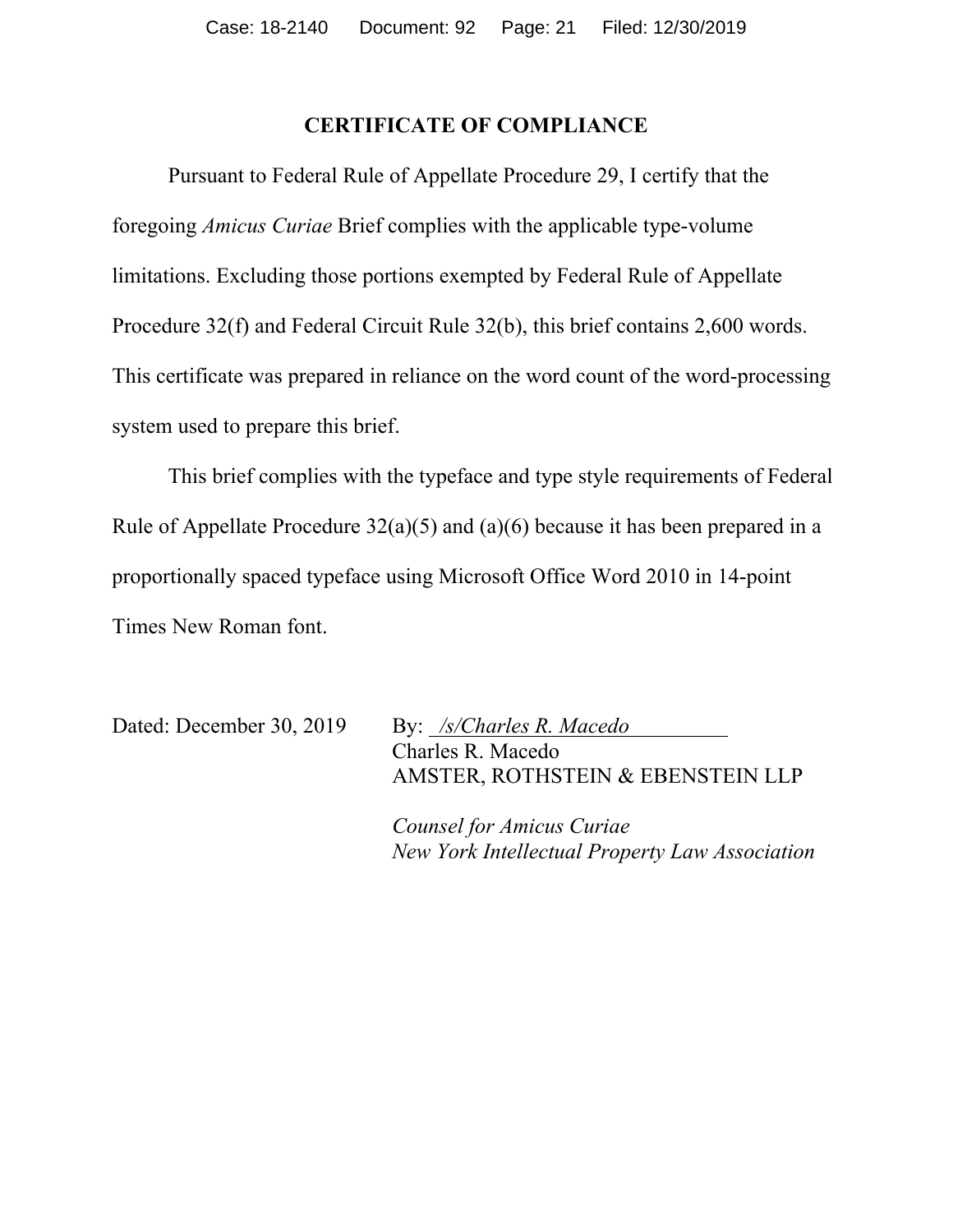#### **CERTIFICATE OF SERVICE**

I, Melissa Pickett, being duly sworn according to law and being over the age of 18, upon my oath depose and say that:

On **December 30, 2019**, the foregoing *Amicus Curiae* **Brief of The New York Intellectual Property Law Association in Support of the Intervenor's Petition for Rehearing En Banc** was filed with the Clerk of Court using the CM/ECF System, which will serve via e-mail notice of such filing all counsel registered as CM/ECF users including the following counsel:

Anthony P. Cho David J. Gaskey David L. Atallah Jessica Zilberberg Carlson, Gaskey & Olds, P.C. acho@cgolaw.com dgaskey@cgolaw.com datallah@cgolaw.com jzilberberg@cgolaw.com

Scott R. McIntosh Melissa N. Patterson Courtney Dixon U.S. Department of Justice scott.mcintosh@usdoj.gov melissa.patterson@usdoj.gov courtney.l.dixon@usdoj.gov

Mark A. Perry Gibson, Dunn & Crutcher LLC mperry@gibsondunn.com

Mark J. Gorman Smith & Nephew, Inc. Mark.gorman@smith-nephew.com

Thomas W. Krause Farheena Y. Rasheed Sarah E. Craven Joseph Matal Office of the Solicitor U.S. Patent and Trademark Office thomas.krause@uspto.gov farheena.rasheed@uspto.gov sarah.craven@uspto.gov joseph.matal@uspto.gov

Charles T. Steenburg Michael N. Rader Richard F. Giunta Nathan R. Speed Turhan F. Sarwar Wolf Greenfield & Sacks, P.C. csteenburg@wolfgreenfield.com mrader@wolfgreenfield.com rgiunta@wolfgreenfield.com nspeed@wolfgreenfield.com tsarwar@wolfgreenfield.com